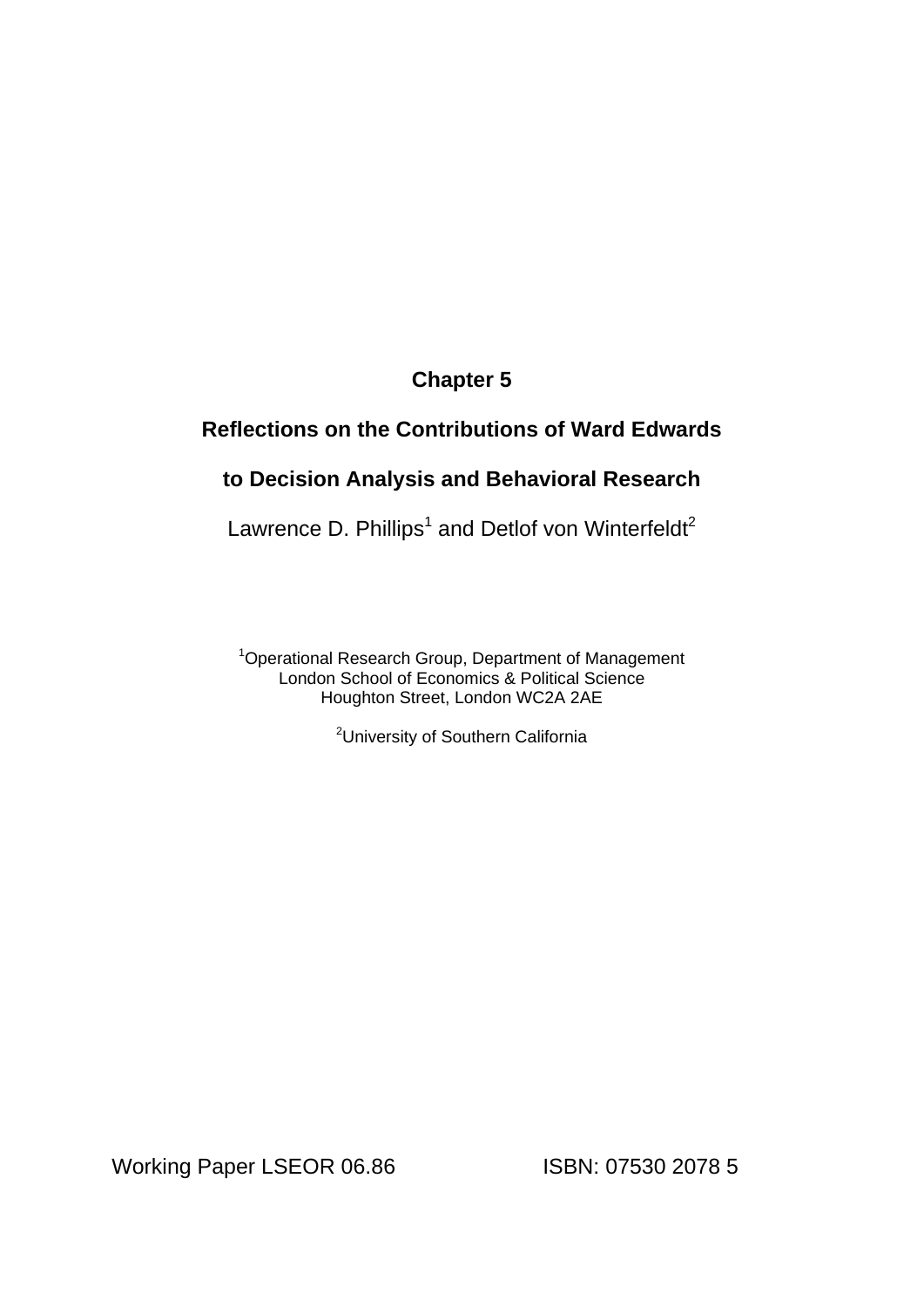## First published in Great Britain in 2006 by the Operational Research Group, Department of Management London School of Economics and Political Science

Copyright © The London School of Economics and Political Science, 2006

The contributors have asserted their moral rights.

All rights reserved. No part of this publication may be reproduced, stored in a retrieval system, or transmitted in any form or by any means, without the prior permission in writing of the publisher, nor be circulated in any form of binding or cover other than that in which it is published.

Typeset, printed and bound by: The London School of Economics and Political Science Houghton Street London WC2A 2AE

Working Paper No: LSEOR 06.86 ISBN: 07530 2078 5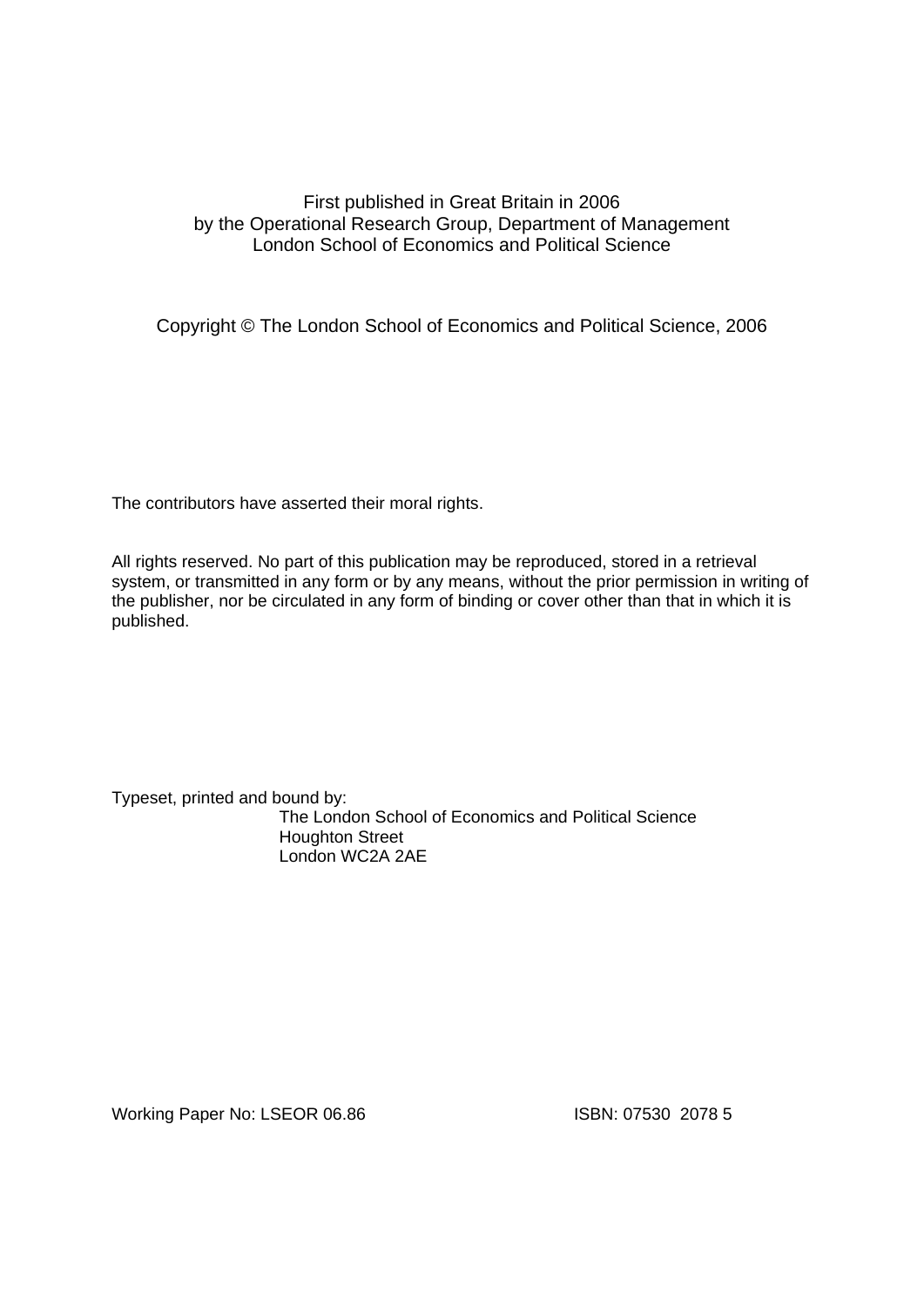## Chapter 5

# Reflections on the Contributions of Ward Edwards to Decision Analysis and Behavioral Research Lawrence D. Phillips and Detlof von Winterfeldt

#### **Abstract**

This chapter is based on the writings of Ward Edwards and the recollections of two of his graduate students whom he influenced deeply. Larry Phillips was his student from 1960 to 1966 and Detlof von Winterfeldt was his student from 1970 to 1975. Both continued their interactions with Ward until his death in February, 2005. Larry interviewed Ward in February of 2003 to record his early days and contributions to decision analysis and behavioral research. Video clips from this interview were shown at a special session of the Decision Analysis Society meeting in San Francisco in 2005, and the presentation will be posted on the Decision Analysis Society web site. Detlof met Ward together with Ralph Miles almost weekly in 2003 and 2004, mostly planning new activities, like editing this book, but also conducting interviews and discussing the early days of behavioral decision research and his work at the University of Southern California. A videotaped recording of his interview with Ward can be obtained from USC. Much of this chapter summarizes these interviews and our personal memories of Ward.

**Key Words:** Behavioral Decision Theory, Behavioral Decision Research, Probabilistic Information Processing Systems, SMART, Simple Multiattribute Rating Technique, Multiple Stakeholder Decision Analysis, Value Tree Analysis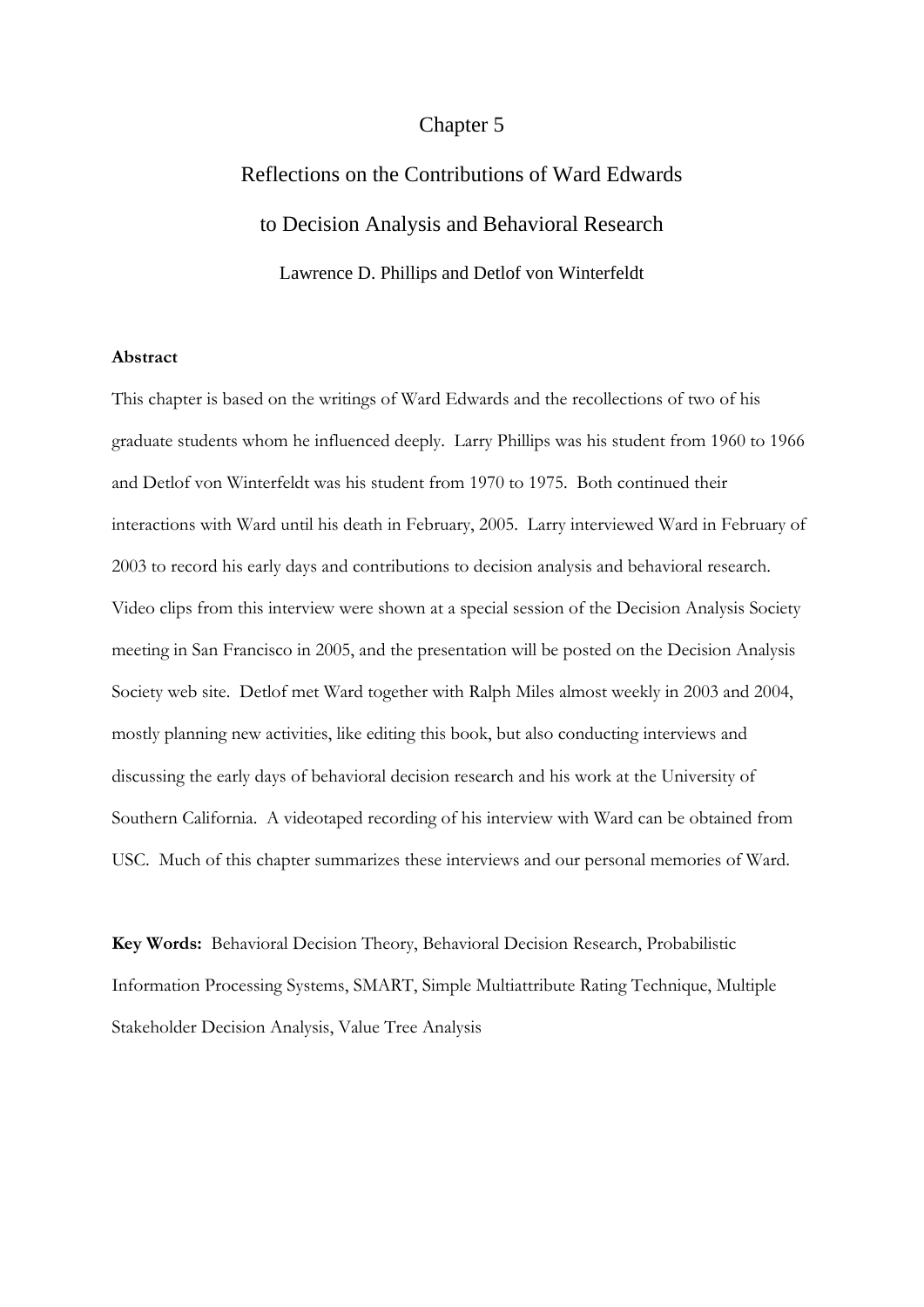#### **Ward Edwards: Founder of Behavioral Decision Theory**

In 1954 and 1961 Ward Edwards published two seminal articles that created behavioral decision research as a new field in psychology (Edwards, 1954, 1961). The topics of this research include how people make decisions and how these decisions can be improved with tools and training. In his 1954 Psychological Review article (Edwards, 1954) he introduced the expected utility model to psychologists and he asked if people actually behave this way, balancing the desirability of an outcome against its chance of occurring, as economists had assumed. That paper identified the issues, but it wasn't until Ward's 1961 Annual Review of Psychology paper (Edwards, 1961) that we see in the title, "Behavioral Decision Theory," the formal beginnings of the new field. In just six years, 139 papers relevant to the discipline had appeared, and subsequent exponential growth prevented any comprehensive tracking of research.

Ward fuelled the growth, but not by proselytizing. He was a listener, working hard at trying to understand colleagues and students as they talked about their research ideas, commenting and criticizing where it was needed, typically with good humor, sometimes expressed in limericks. He was helpful to his students, finding hundreds of thousands of dollars over the years in gifts, research contracts and grants, to fund their studies. He was generous in authorship; if his students had done more work on a paper than he, they were made first author. He traveled extensively, seeking out new sets of people to communicate with, and he told Larry that suffering fools and bastards helps a lot, for it avoids making enemies. He didn't seek honors, finding them pleasant if they arrived, but taking most delight in being included in the reference lists of other people's papers. His own papers are a delight to read. Eschewing jargon, he communicated complex ideas in simple language, using analogies and metaphors, laced with humor.

#### **The Early Days**

Ward was born in Morristown, New Jersey, in 1927. His father was an economist, and as a young man Ward enjoyed overhearing the discussions in his home by economists, who were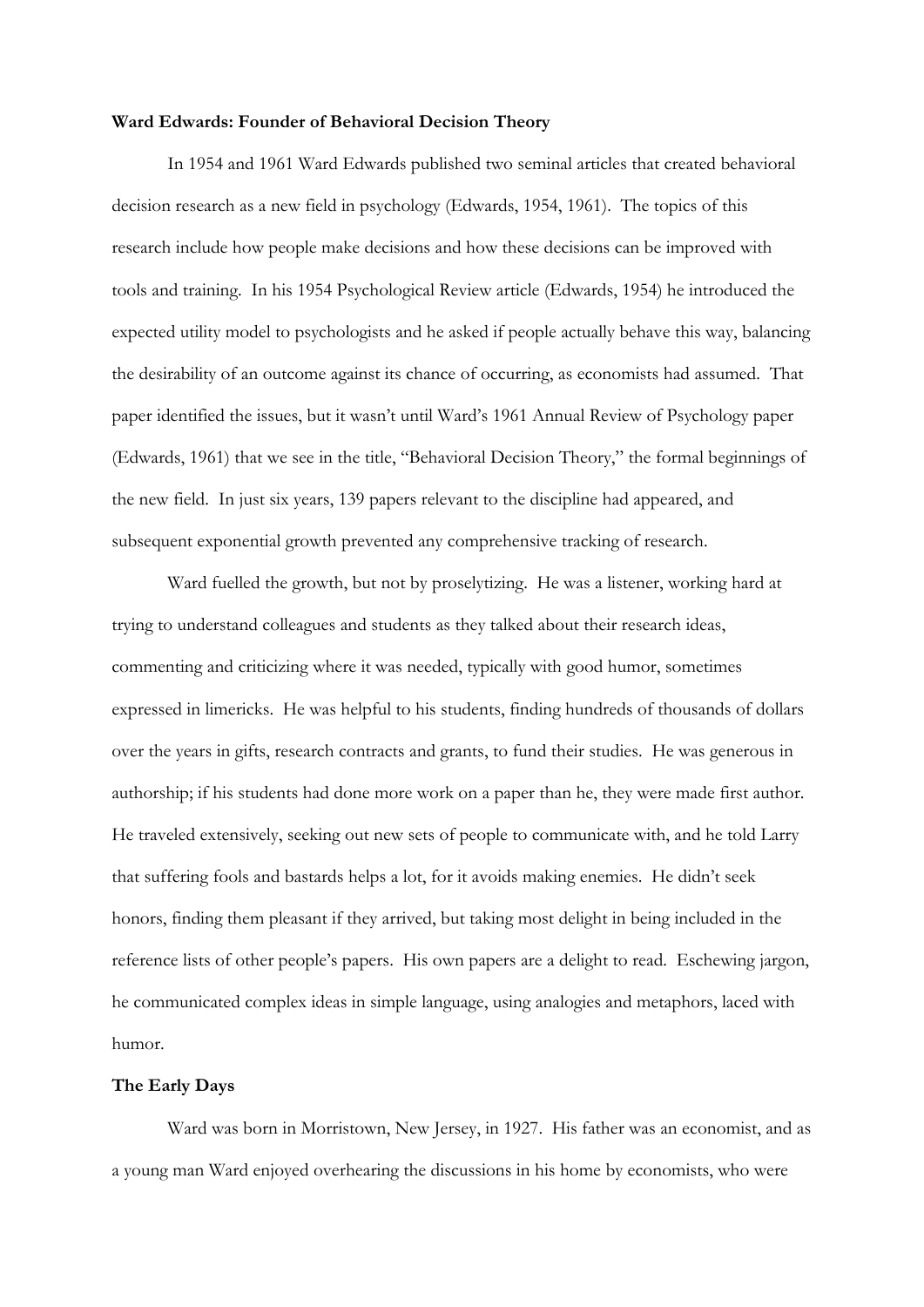concerned with real-world issues, a concern that stayed with Ward all his life. After studying psychology at Swarthmore College, he went to Harvard as a graduate student the same year B.F. Skinner arrived, giving Ward a worm's eye view of behaviorism. But, being "a snotty-nosed kid, happy to take a disparate point of view," he found it easy to "reject that as what psychology shouldn't do."<sup>[1](#page-4-0)</sup> Ironically, he married Ruth, Skinner's first Ph.D. student.

At Harvard he studied under Fred Mosteller, who introduced him to the work of von Neuman and Morgenstern and the expected utility model. He was also influenced by S.Smith Stevens, whose work on psychophysics examined the relationship between an objective stimulus and the corresponding sensation experienced by a person. Ward thought it odd that the expected utility model assumed non-linear evaluations of money, but linear evaluations of probabilities. In his thesis (Edwards, 1953), he studied people's preferences for gambles that differed in probabilities and found preferences for some probabilities, especially 50-50 gambles, other things being equal.

In his first job, at Johns Hopkins University, Ward asked for a carrel in the economics library, assembled the literature he hadn't read at Harvard, and eventually produced his landmark 1954 paper. In the meantime, he was supposed to be teaching social psychology, a topic of little interest to him, and his less-than-diligent attention to those duties led Clifford Morgan, then the head of the psychology department, to fire him. His direct supervisor, Walter 'Tex' Garner, then on sabbatical, introduced Ward to Arthur W. Melton, who was head of research at the Air Force Personnel and Training Research Center (AFPTRC). Art found a job for Ward in Denver, where he created the Intellectual Functions section, which was expected to be relevant. He discovered a huge field of unsolved problems to which decision theory is relevant, and he later considered that the most fortunate thing that ever happened to him, for it brought him into direct contact with real-world problems. He soon found his metier, exploring the intellectual

<u>.</u>

<span id="page-4-0"></span><sup>&</sup>lt;sup>1</sup> The statement in quotation marks are direct quotes of Ward's interview with Larry Phillip's in February of 2003.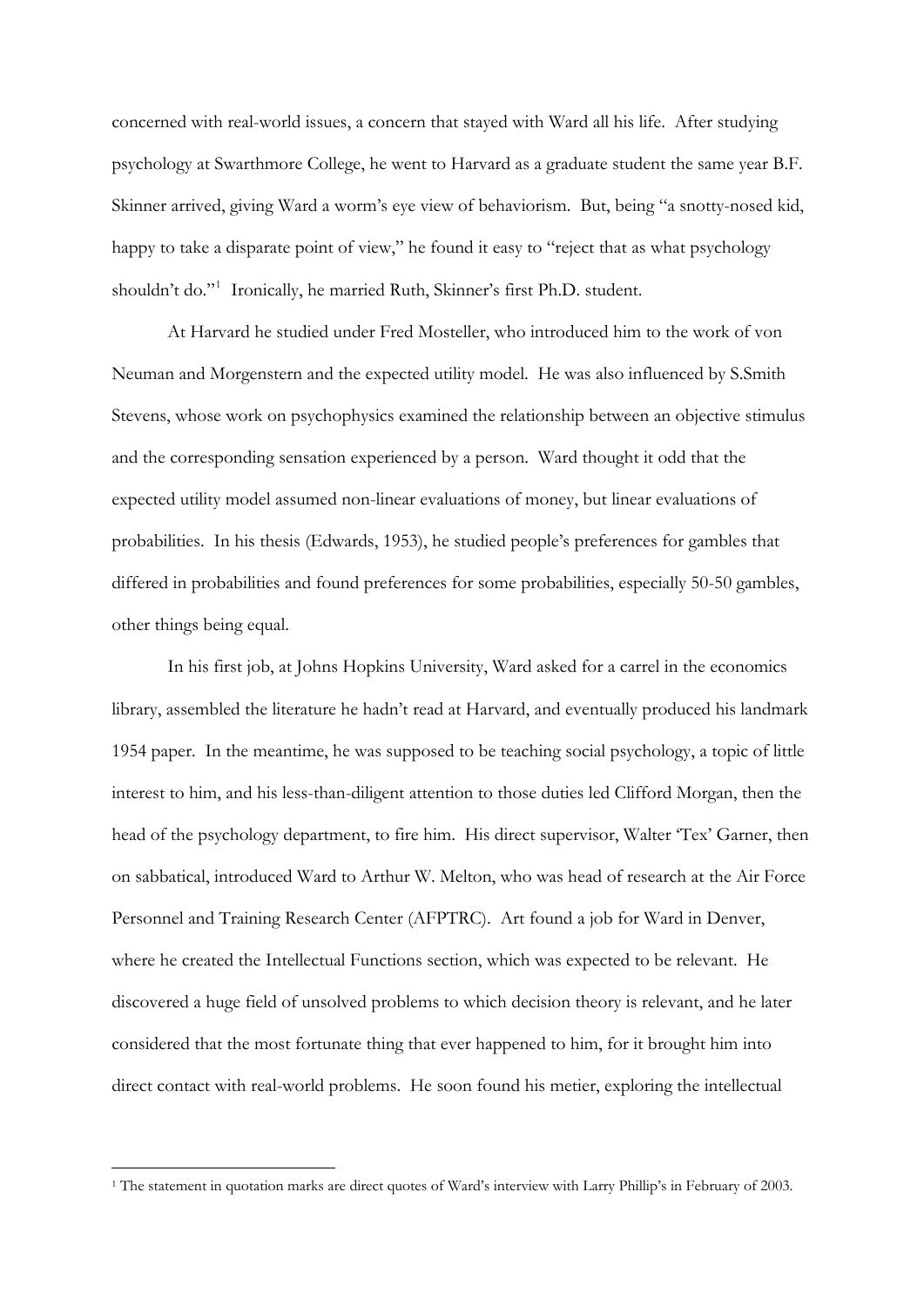side of the problem being faced, as he had heard his father's colleagues do. He also played a lot of poker, a game that was to assume increasing relevance in his career.

A personal conflict with the head of the AFPTRC led Melton to leave for the University of Michigan, with an agreement he could take one person with him. He chose Ward, who was not given a faculty appointment, but could teach one course. Art also brought contacts, funds and contracts to a Department that was growing to be the largest in the world. Ward and Ruth found an old farmhouse to live in at Ann Arbor, with their daughter, Tara, newly-arrived son, Page, and two dachshunds, one named Willy, after Wilhelm Wundt, the founder of experimental psychology. It was the beginning of an era fondly remembered by his graduate students, for the heady evening seminars at the farmhouse, exploring in great depth the latest developments, requiring an original discussion paper by a graduate student at each meeting. Or the dinners at the farmhouse, at which his students savored Ruth's excellent, if often exotic, cooking, with the early arrivals required to light dozens of candles placed on every horizontal surface in living and dining rooms.

In their offices and 'back at the lab,' his students had the pick of over 200 graduate students with whom to interact, providing a stimulating intellectual atmosphere supported by a busy social life. These included Amos Tversky, Paul Slovic, Sarah Lichtenstein, and many others who carved out distinguished careers. But it was partly an uneasy time for Ward, as he had not yet secured a tenured post, and his occasional colorful and forthright behavior led to rumors that he might not achieve it. Paul, Sarah and Larry organized a letter of support, and though we do not know what effect the letter had on the final decision, tenure was granted. As the reputation of the then Engineering Psychology Laboratory grew, it attracted post-doctoral students Lee Roy Beach, Cameron Peterson, and Jim Shanteau, among others.

#### **Bayesian Statistics for Psychologists**

Ward, too, brought research funds to the University from several sources, allowing him the flexibility to move activities from one to another. "Ideas could be pursued, and were." He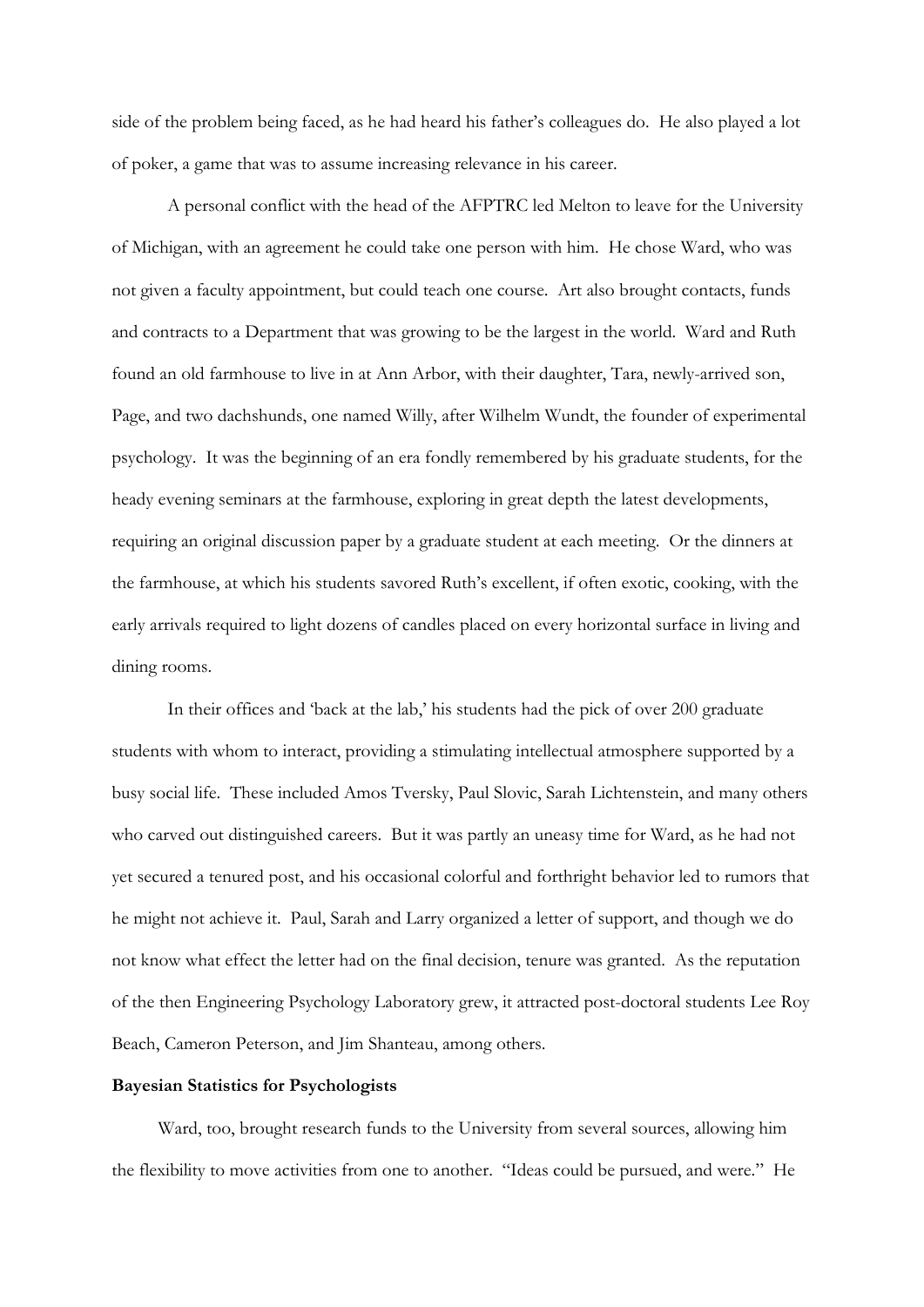had reviewed Jimmy Savage's book, *The Foundations of Statistics*, and was so impressed with the Bayesian point of view that he later said that if he could take only one book with him to a desert island, that would be the book. And on his return, he would ask what new book has Jimmy written. Ward helped to lure Savage to Michigan, to the Mathematics Department, as there was then no statistics department, perhaps fortunately, as there was no particular opposition to the Bayesian point of view.

Ward asked one of his seminar students, Harold Lindman, to write a paper on Bayesian statistics, and on its receipt persuaded Jimmy to engage with him to revise and improve the paper. That began a series of weekly meetings between Ward and Jimmy, resulting in what Ward considered the third of his 'blockbuster' papers (after the 1954 paper and the 1961 Behavioral Decision Theory review), "Bayesian Statistical Inference for Psychological Research", another Psychological Review paper (Edwards, Lindman, and Savage, 1963). The paper showed that classical and Bayesian statistical inferences may diverge, with the classical approach too willing to reject a true null hypothesis, that the classical and Bayesian views are sometimes incompatible, and that certain characteristics of vague prior opinion can justify taking a uniform prior as the starting point—the still-unappreciated Principle of Stable Estimation. More generally, they concluded:

"Adoption of the Bayesian outlook should discourage parading statistical procedures, Bayesian or other, as symbols of respectability pretending to give the imprimatur of mathematical logic to the subjective process of empirical inference."

Ward explained to Larry how they worked together:

"We became good friends. He would say this isn't quite right, I would ask him how, he would tell me, and I'd try to fix it. He was a good mathematical consultant, he would listen and listen, ask questions; only when he was satisfied he understood the problem would he make any suggestions. Our interactions were built around the assumption that I would do the work and he would have the ideas. It worked out very well. There might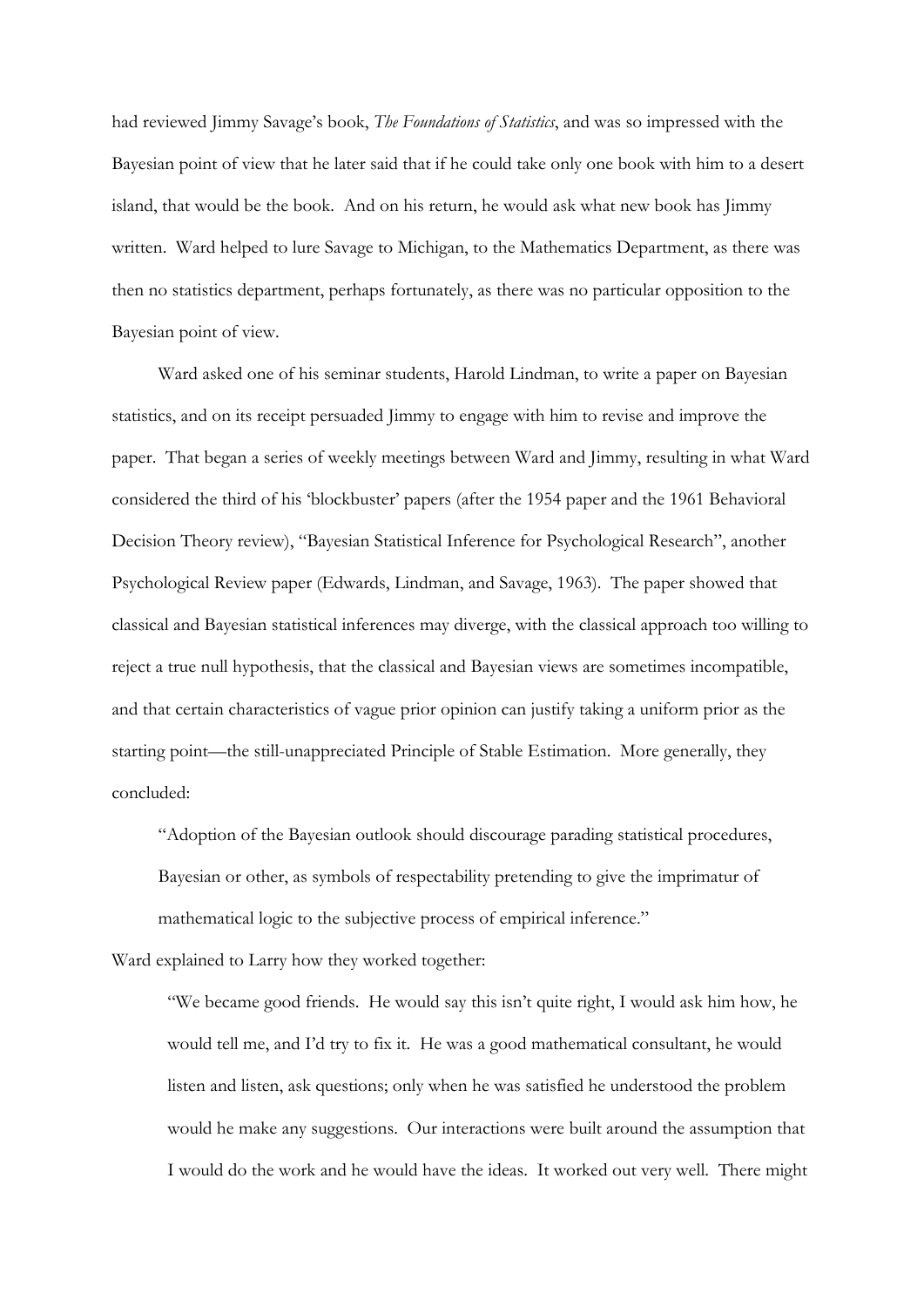have been more collaborations if he hadn't died when he did. He was fun to work with, bright, light-hearted, willing to listen, all the things you would like."

#### **Probabilistic Information Processing Systems**

During this period, Ward and his students conducted several experimental studies to determine how well the Bayesian model described human behavior in revising opinion as new information was received (Phillips et al., 1966; Edwards et al., 1966). Wilson "Spike" Tanner, one of the originators of signal detection theory (SDT) as a theory of human perception, was also at Michigan, and Ward knew that SDT had successfully challenged threshold theories, so perhaps it would also describe human inference. It didn't. After Larry had plotted numerous graphs of the posterior probabilities assessed by subjects in a complex task involving four hypotheses and 12 types of data, he pointed out that the subjects had indeed paid attention to prior probabilities, the question the experiment had been designed to answer. "Yes," replied Ward, looking at the graphs, "but they don't seem to do much after that." And so, conservatism was born. This finding reinforced Ward's enthusiasm for a system he had proposed in 1962, that a computer could use Bayes' theorem to put together the pieces of information, with people providing the likelihood inputs, later dubbed a "PIP" system (for Probabilistic Information Processing), the forerunner of what would later be called a simple Bayesian net, with only one level in the hierarchy (Edwards et al.,1968).

Throughout his life, Ward continued to champion this idea, with his last attempt to demonstrate it shown in his Hailfinder project, a Bayesian net designed to predict severe weather conditions in eastern Colorado (Abramson et al., 1996). He saw the relevance of that early research to the design of Bayesian nets, and to the task of eliciting likelihoods from experts. He recalled a visit to the North American Aerospace Defense Command (NORAD) at Colorado Springs, before the control centre was moved inside a mountain. He was amazed at the complexity of the information gathering, from radars here and abroad, from ships at sea, and many other sources, all displayed on a huge theatre-screen size transparent map of North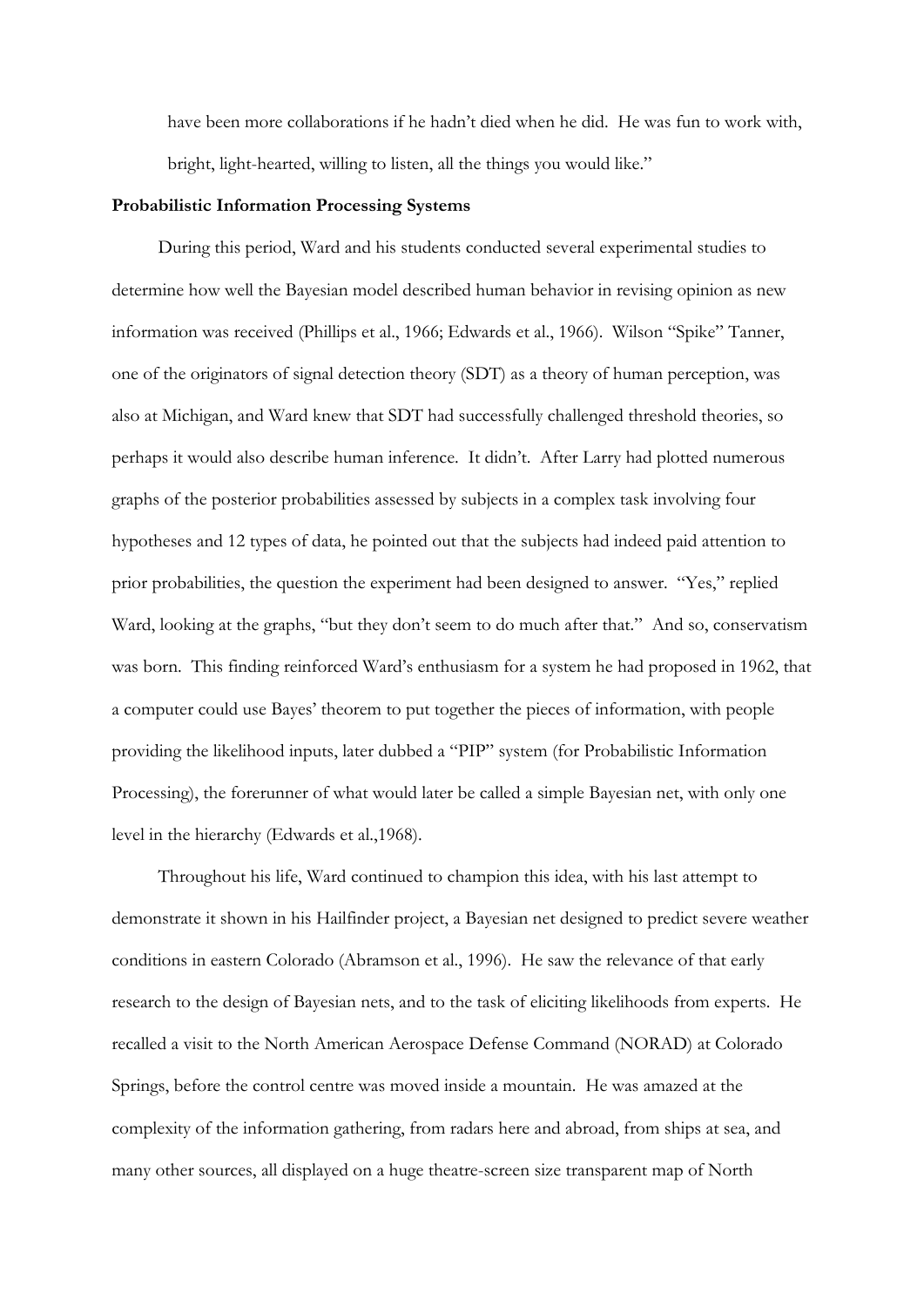America, with a four-light threat level indicator in the upper left (only one lamp lit on the day of our visit!). When Ward asked what was done with all this information, the officer escorting us looked puzzled, so Ward asked what was the output. The officer pointed to a red telephone. Later, he asked me, "Do you think the ratio of input to output information should be like that?" This sense that a better way should be found stayed with him all his life.

That sense motivated a massive study at the University of Michigan, using one of Digital Equipment Corporation's first computers, a PDP-1, an investigation to determine if the PIP idea was viable. It was. The PIP system, pitted against several other ways of obtaining and combining information, consistently reached firmer conclusions earlier on the basis of the same evidence than the other systems, and this finding was replicated in several experiments in different laboratories. It soon became obvious that inference structures in the real world are hierarchical; they involve intervening indicators and events between the observable data and the object of the inference, and so a program studying hierarchical inference began in the later 1960s, with many studies reported in a special issue of *Organizational Behavior and Human Performance* in 1973. It was the PIP findings that encouraged Dave Schum, then a graduate student at Ohio State, to begin his productive, life-long study of evidence and inference.

Ultimately, the notion of hierarchical inference was superseded by Bayesian networks and, in a decision making context, influence diagrams. Chapters 10 and 11 of this book cover the most recent developments.

#### **Early Tests of the SEU Model**

Throughout his Michigan days, Ward spent many evenings playing poker with Art Melton and other colleagues. Little did he know that one day his telephone would ring inviting him to a meeting of people interested in studying gambling behavior. The sponsor was a millionaire lawyer named Charles B.G. Murphy, who later decided to support Ward's work, to the tune of several hundreds of thousands of dollars. Some of this research was carried out at the Four Queens Casino in Las Vegas, a condition of Murphy's providing financial support to the new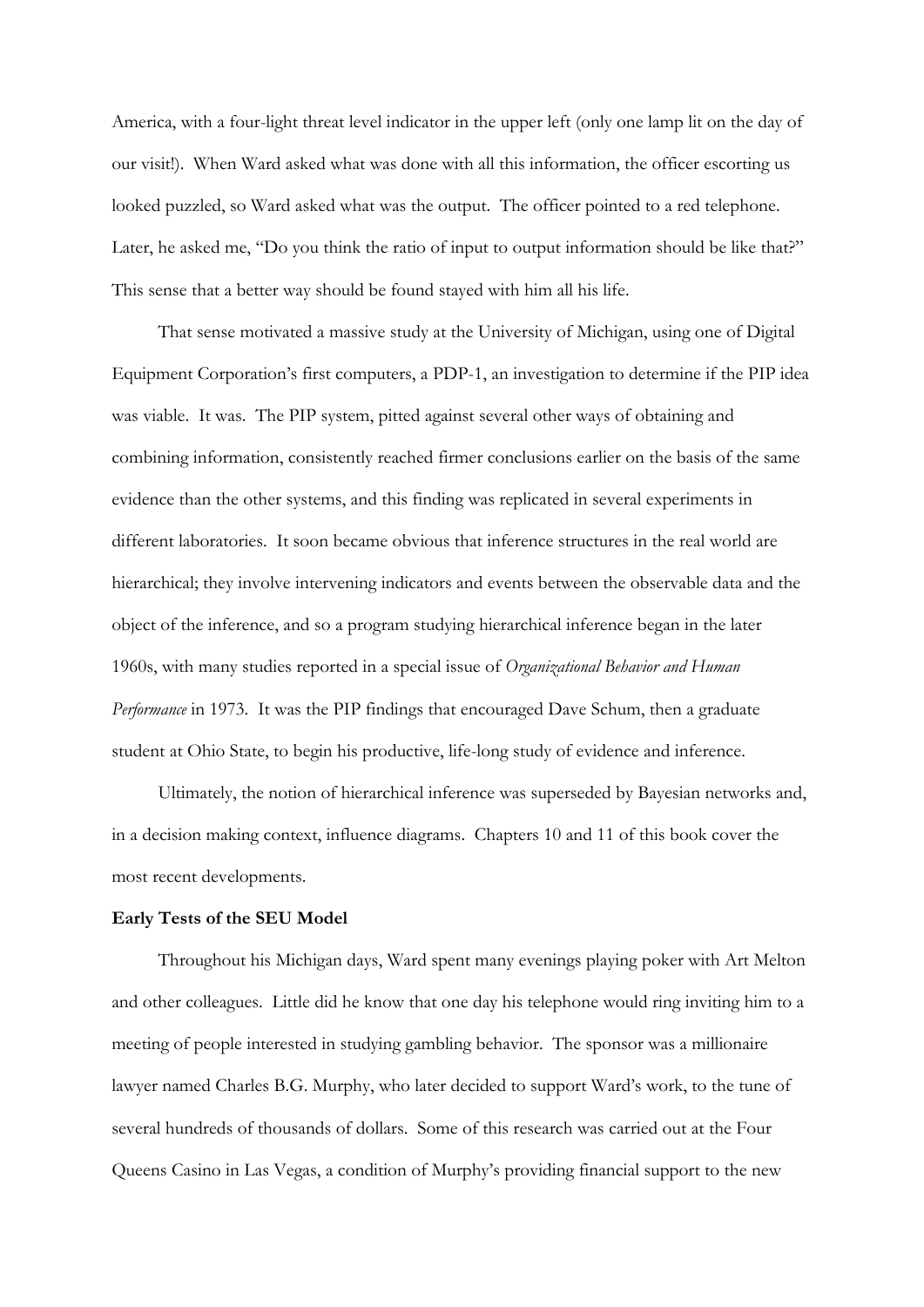owner of the casino. As the approval of the Nevada Gambling Commission was needed, a meeting was arranged for Ward with the head of the commission, Dr. Wayne Pearson, whose PhD from Cornell University, Ward discovered, was on gambling behavior. Pearson, as it turned out, had read all of Ward's published work. He was very helpful to the project then, and later on. With the help of Paul Slovic, Sarah Lichtenstein, Amos Tversky, Dave Krantz, Mark Saltzman, and in particular Barbara Goodman, the project went ahead, with a corner of one room devoted to a task giving, truthfully, "the best odds in Las Vegas." A professional croupier by the name of John Poticello ran the game, using a roulette wheel and a computer, and a variety of specially-developed gambles, that one way or another offered zero expected-value bets. Ward reported:

"I learned some interesting things. I learned that the absolute level of the stakes make less difference than I thought they would; people pay attention to the differences, to the structures of the gambles. I also came to be very clear that my original conclusion from my thesis experiments, that people prefer gambles at some probabilities rather than others, showed up very clearly in the results, like preferences for 50-50 gambles."

He also found that the expected value model describes people's choices very well for twooutcome bets, so that model is descriptive of simple situations, good news for decision analysts who break problems into small pieces, though research is sparse on whether this also works for more complex problems. Looking back on this research, Ward told Larry:

"It's impossible for me to say how much of the thinking back at Michigan was influenced by this research, but there was a lot of influence for the people on the project, the custodians of the ideas. It's one of those situations in which the paths of influence are complex and not easily traced, but there nevertheless."

In the mid-1960s, Ward and Art Melton joined forces with Paul Fitts, considered by many to be the "father of engineering psychology," and Bill Hays, author of the thoughtful and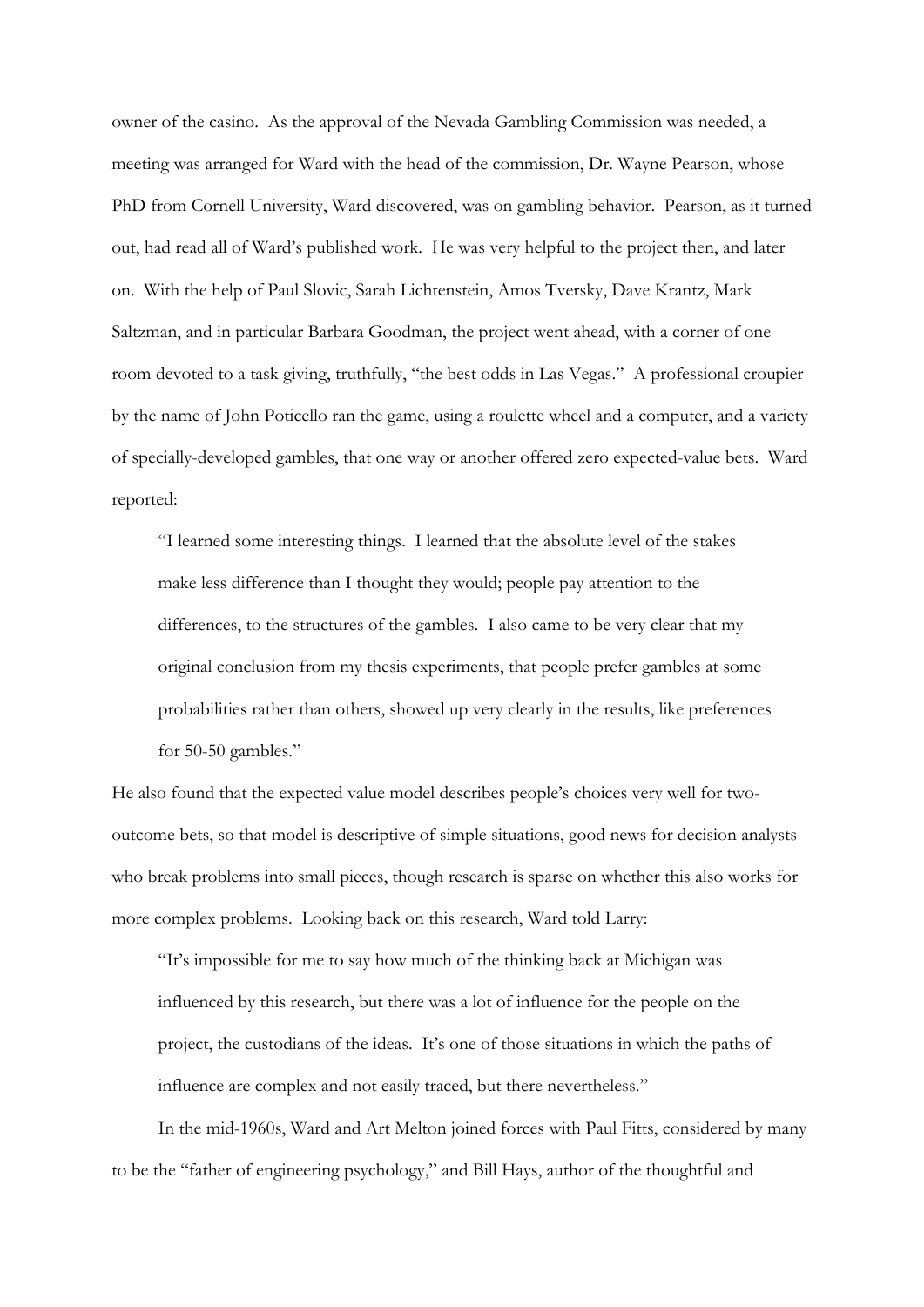accessible *Statistics for Psychologists*, to form the Human Performance Center. The mixture of theoretical and applied work conducted by the Center attracted graduate students and post-docs, including Daniel Kahneman, thereby bringing together the team of Kahneman and Tversky.

By the late 1960s, Ward's deteriorating marriage ended in divorce, and in 1970 he married Sylvia, a lively Brazillian who tolerated but never much liked the cold winters of Ann Arbor. In the meantime, Paul Fitts died suddenly and unexpectedly, Bill Hays became a dean at another university, and stars like Dick Pew moved on. Ward realized that Art Melton's imminent retirement would leave him in charge of the Center, whose focus had become blurred. Recognizing he could probably not maintain the viability of the Center, Ward moved on to become the Associate Director of the Highway Safety Research Institute in 1971 a position he held for only two years, before moving to USC.

#### **Transitions**

Detlof von Winterfeldt joined Ward's Engineering Psychology Laboratory in Michigan in the summer of 1970. At this time Ward was still in the midst of developing and implementing probabilistic information procession systems and he also continued the Las Vegas experiments testing the descriptive validity of the SEU model. He continued the first line of research throughout his academic life, trying to engineer solutions to human judgment and decision making problems, very much in the spirit of engineering psychology.

The second line of descriptive research proved frustrating to him. He discovered the usual descriptive deviations from the SEU model, though no other model did much better (in fact, the SEV model, which he favored throughout his life, did very well). Had he been more intrigued by the deviations from the SEU model, he may well have joined forces with Amos Tversky and Danny Kahnemann to develop a new descriptive theory. Instead, he was more interested in making the SEU model work in practice rather than in discovering its descriptive violations. So he gave up on this line of research altogether.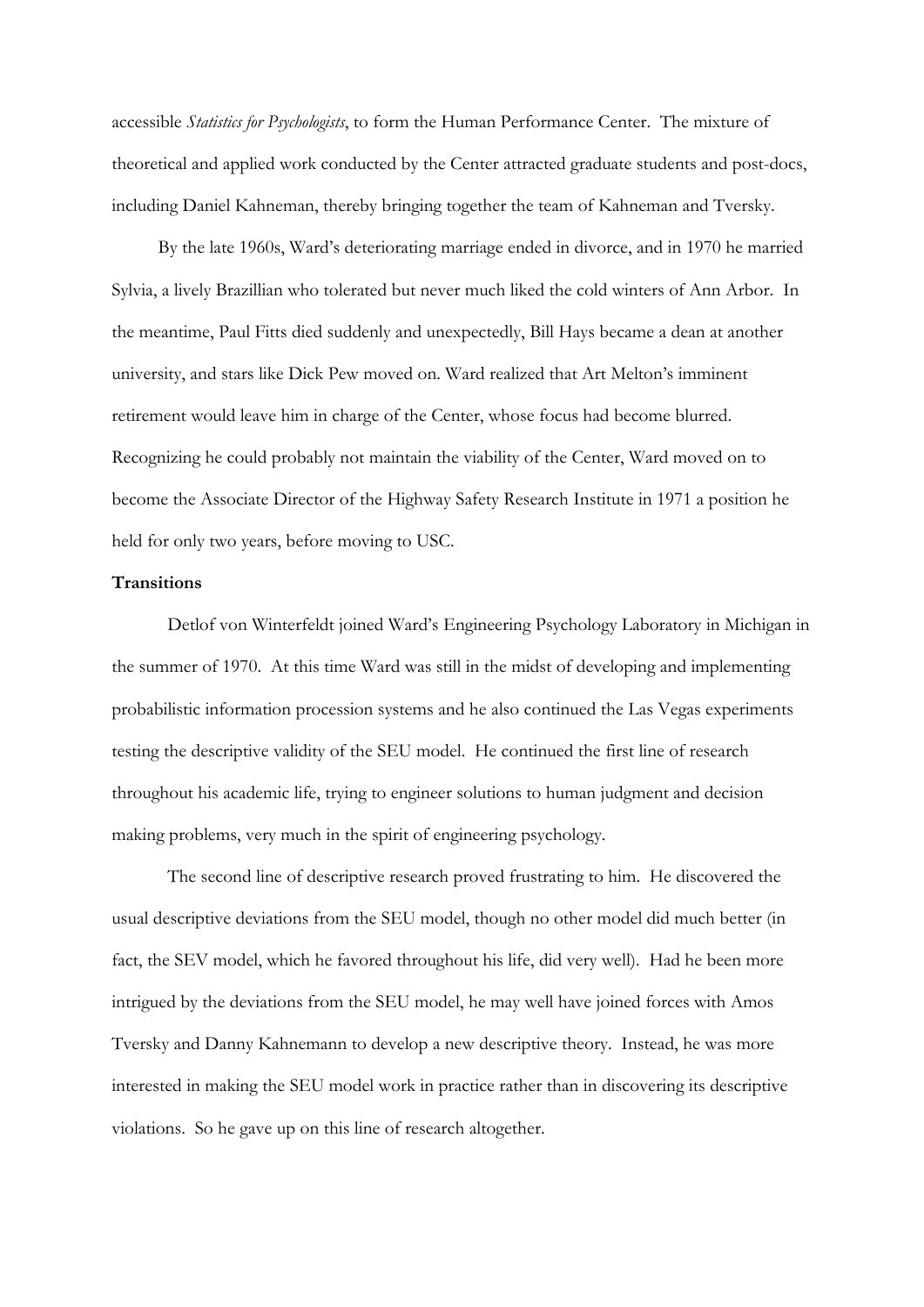Two things happened around 1970. On the descriptive side, Tversky and Kahnemann conducted and published their first experiments on probability biases and heuristics (for a summary, see Kahneman, Slovic, and Tversky, 1982). On the utility side Keeney and Raiffa developed multiattribute utility theory (Keeney, 1968, 1971; Keeney and Raiffa, 1976). Ward was enthusiastic about the ideas inherent in multattribute utility theory. However, he thought that the Keeney and Raiffa version was too difficult to use in practice. Always the engineering psychologist, he wanted to create a simple version of this method – which later came to be known as SMART – the Simple Multiattribute Rating Technique. This method is still around, though it went through some metamorphoses.

As much as Ward liked the multiattribute utility research, he had fundamental issues with the research on cognitive heuristics and biases in probability and utility judgments:

- 1. He deeply believed that people, using appropriate tools, could excel in cognitive tasks. He thought that the heuristics and biases work mischaracterized people's abilities. He was especially incensed by an ill chosen characterization of "man as a cognitive cripple" in one of his colleagues' papers.
- 2. He was concerned that the cognitive illusions literature would be used to argue against the use of decision analysis (in fact, in a review of one decision analysis application, a reviewer wrote that "Tversky and Kahneman have shown that people can't make these sort of probability judgments," and used this as an argument to reject the paper).

Ward struggled with the heuristics and biases research for many years and he never made piece with this research, which to the present continues to focus on behavior rather than capability..

#### **USC and the Social Science Research Institute**

Ward always liked problem solving and making a difference with applied research. He also liked to manage research. In 1973 he was presented with a unique opportunity to create the Social Science Research Institute (SSRI) at the University of Southern California, an interdisciplinary institute spanning several schools, with a commitment to bring social science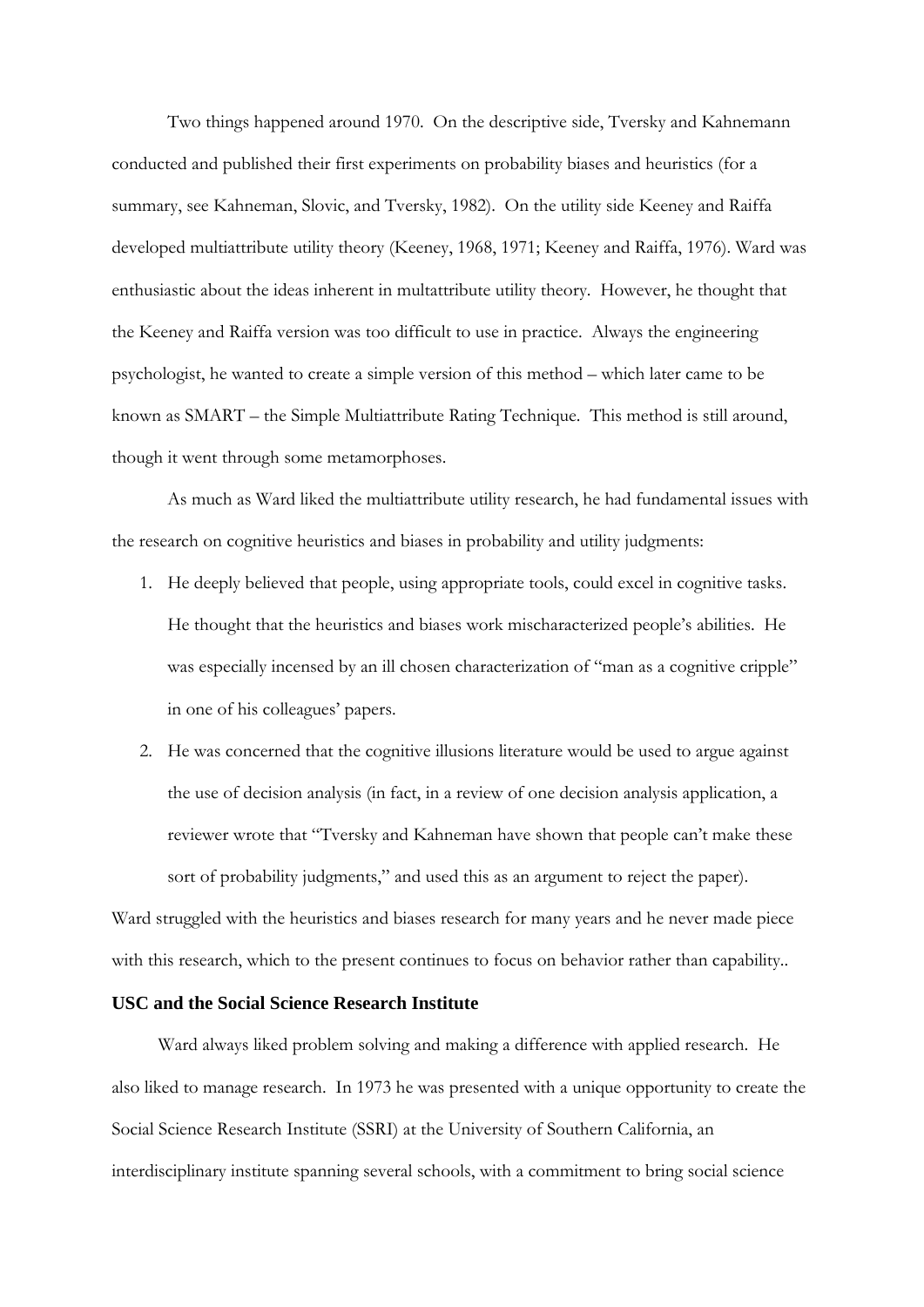research to bear on important societal problems. Support came from Zohrab Kaprelian, then USC's Provost and Dean of the Engineering School, who Ward found to be a highly successful combatant, and with whom he "hit it off beautifully." Ward was given a budget and a brief to build an organization, which he did, with the help of several very good people, managing rapid growth from 1973 to the mid-eighties. Two of his Michigan students, David Seaver and Detlof von Wnterfeldt, joined him as research assistants at USC. The initial research of this small group at SSRI consisted of tests of multiattribute utility and probability assessment methods. The groups also conducted some studies attempting – with mixed success – to validate multiattribute utility and expected utility models in experimental settings.

SSRI grew quickly, partly due to Ward's management style and philosophy. He often said that his job was to find the brightest researchers, support them well, and then get out of their way. Excellent researchers like Robert Kalaba (mathematics), Malcom Klein (criminal justice) and Sarnoff Mednick (genetic research) joined SSRI, because they shared Ward's approach to applied research and because of the supportive environment the institute provided. Another aspect of Ward's management style was that he liked to work on a one-on-one basis avoiding committees or large group meetings. During the ten years Detlof worked at SSRI, he only remembers two large meetings. The first came in the early days of getting to know the existing faculty and staff and the last occurred, sadly, during the demise of the Institute.

Ward's research in the seventies and eighties continued to focus on developing decision analysis tools, now with a major emphasis on using multiattribute utility theory. He developed several versions of SMART and applied them to social problems (Edwards, 1971, 1977). One quite remarkable application was an evaluation of school desegregation plans for the Los Angeles Unified School District (LAUSD), which was under a court order that required it to develop and evaluate alternative plans (Edwards, 1980). This application of SMART involved 144 evaluation criteria – a feat that he wisely never repeated.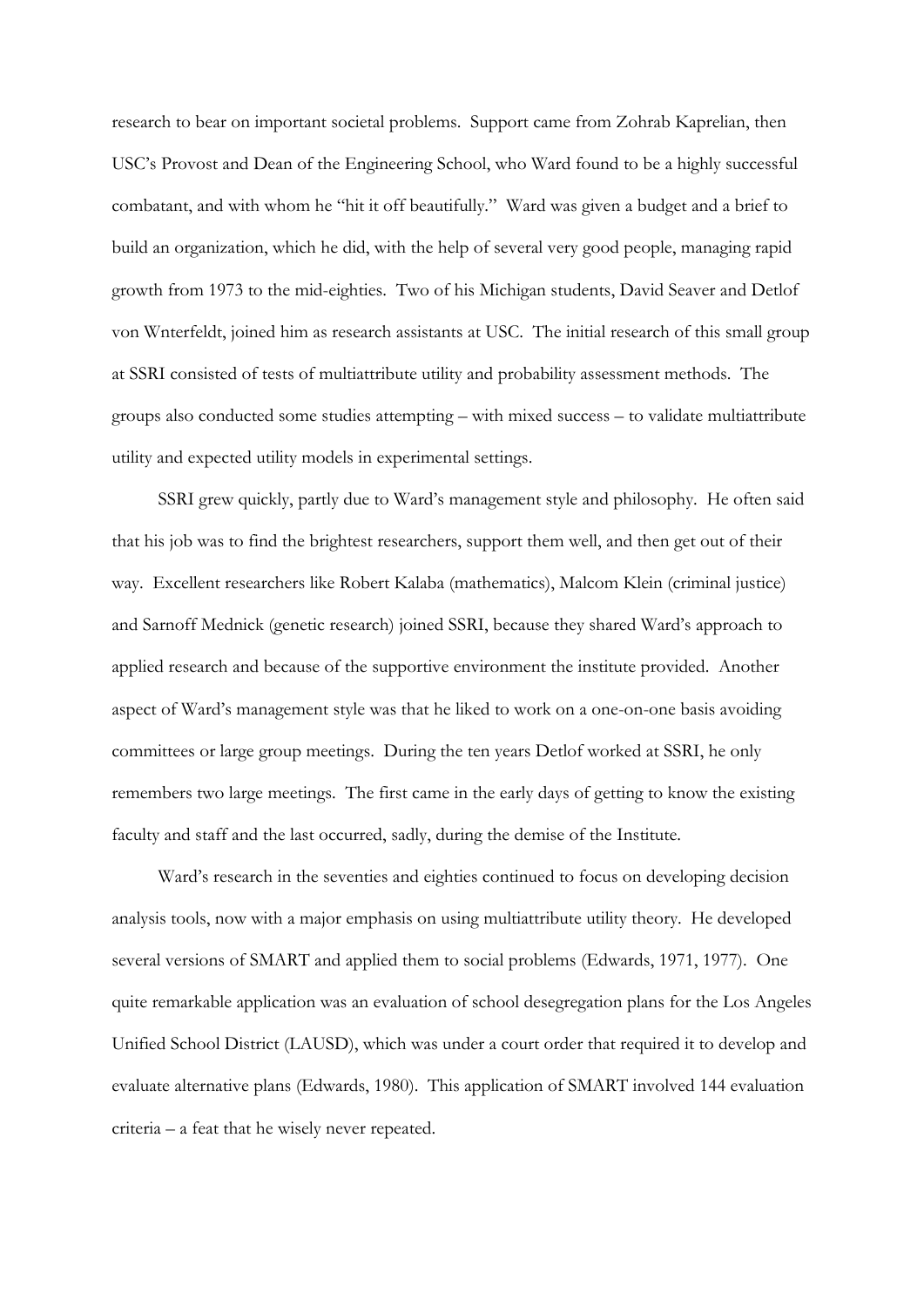Detlof rejoined Ward in 1978 after a three year stint at the International Institute of Applied Systems Analysis. The result of this collaboration were two major accomplishments: The publication of "Decision Analysis and Behavioral Research" (von Winterfeldt and Edwards, 1986) and the development of a more formal approach to multiattribute utility analysis in situations involving multiple stakeholders (Edwards and von Winterfeldt, 1987).

The book "Decision Analysis and Behavioral Research" was meant to be an in-depth examination of the behavioral research that was relevant for decision analysis. Ward spent months working on a chapter covering the by then famous work of Kahneman, Slovic, Tversky and others on cognitive errors in human probability and utility judgments. He was unable to suppress his feelings about this research in many early drafts. He wanted to get it right and therefore solicited comments and criticisms of the early drafts by the authors he criticized – and he got an earful. The experience was painful for him, but eventually this chapter became one of the most important ones in the book. Titled "Cognitive Illusions" it put the literature on probability and utility biases into the perspective of many other biases in human cognition. It also emphasized the usefulness of tools and argued that these biases can be overcome with proper use of tools.

The work on multiple stakeholder decision analysis generated several papers. Perhaps the most important ideas of this work are that a common value structure can be created, even when stakeholders violently disagree about the issues at hand; that conflicts are often about specific value tradeoffs or facts; that conflicts about values can be expressed as different weights; and that conflicts about facts can be modeled by using judgments from different experts. Most importantly perhaps was the finding that decision analysis can be useful to help multiple stakeholders understand what they agree and disagree about, focus on the things that they disagree about and explore options that are better for everyone involved.

A change in the University Administration caused Zohrab Kaprelian to resign in the mid eighties, and money from the US Government's Department of Justice vanished, resulting in a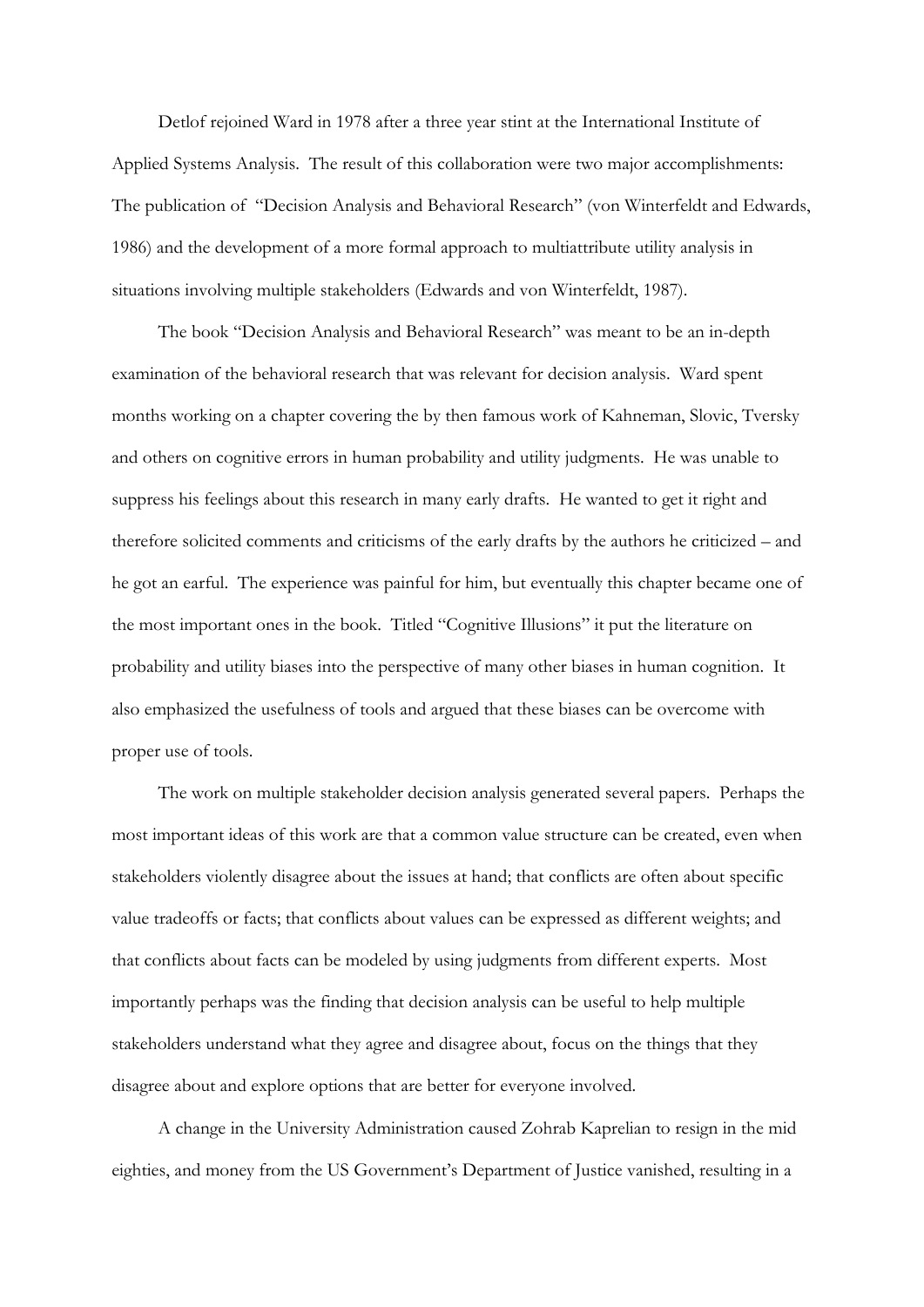50% downsizing over two years for SSRI. In addition, SSRI, which was originally designed to be a self standing unit reporting to the provost, was moved into the School of Letters, Arts, and Sciences and Ward had to report to the dean of that school. Aside from the financial implications, this also restricted Ward's ability to hire faculty from other schools and reduced his ability to develop interdisciplinary proposals focused on solving urgent social problems. Ward managed, not without pain, in keeping the organization afloat, and it still exists, though in Ward's view it never recovered from the loss of Zohrab.

#### **Retirement**

After his retirement in July 1995, Ward remained active in many projects, though as he had been suffering from Parkinson's disease for many years, his energy was increasingly limited. For the next eight years Ward continued a tradition he started at Michigan in 1962: the annual Bayesian Conference. Researchers and decision analysts from around the world gathered to present their latest ideas. Not, as Ward insisted, their hackneyed old papers, but new thoughts, research, ideas, anything relevant to the theory and practice of decision making. You sent in a brief summary of what you wanted to say, and Ward turned it into a humorous title for the agenda. You talked, participants discussed, and we waited for Ward's wise words, typically encouraging, looking beneath the surface for the intellectual issues, usually finding things you hadn't thought of, but never embarrassing you in front of colleagues. It was all good fun, and intellectually stimulating.

Two weeks before the 35th Bayesian Conference, in 1997, planned as a Festschrift honoring Ward, Sylvia suddenly died. Although Ward was heartbroken, he decided she would have wanted the celebration to go ahead, and it did. Jim Shanteau, Barbara Mellers and Dave Schum (1998) edited the Festschrift volume, *Decision Science and Technology: Reflections on the Contributions of Ward Edwards*, which delighted Ward for the quality of contributions from his world-wide colleagues. Within a year he married Sandy, whose loving care enabled him to continue through to the 41<sup>st</sup> Conference, in 2003, which was the last. Ward's energy was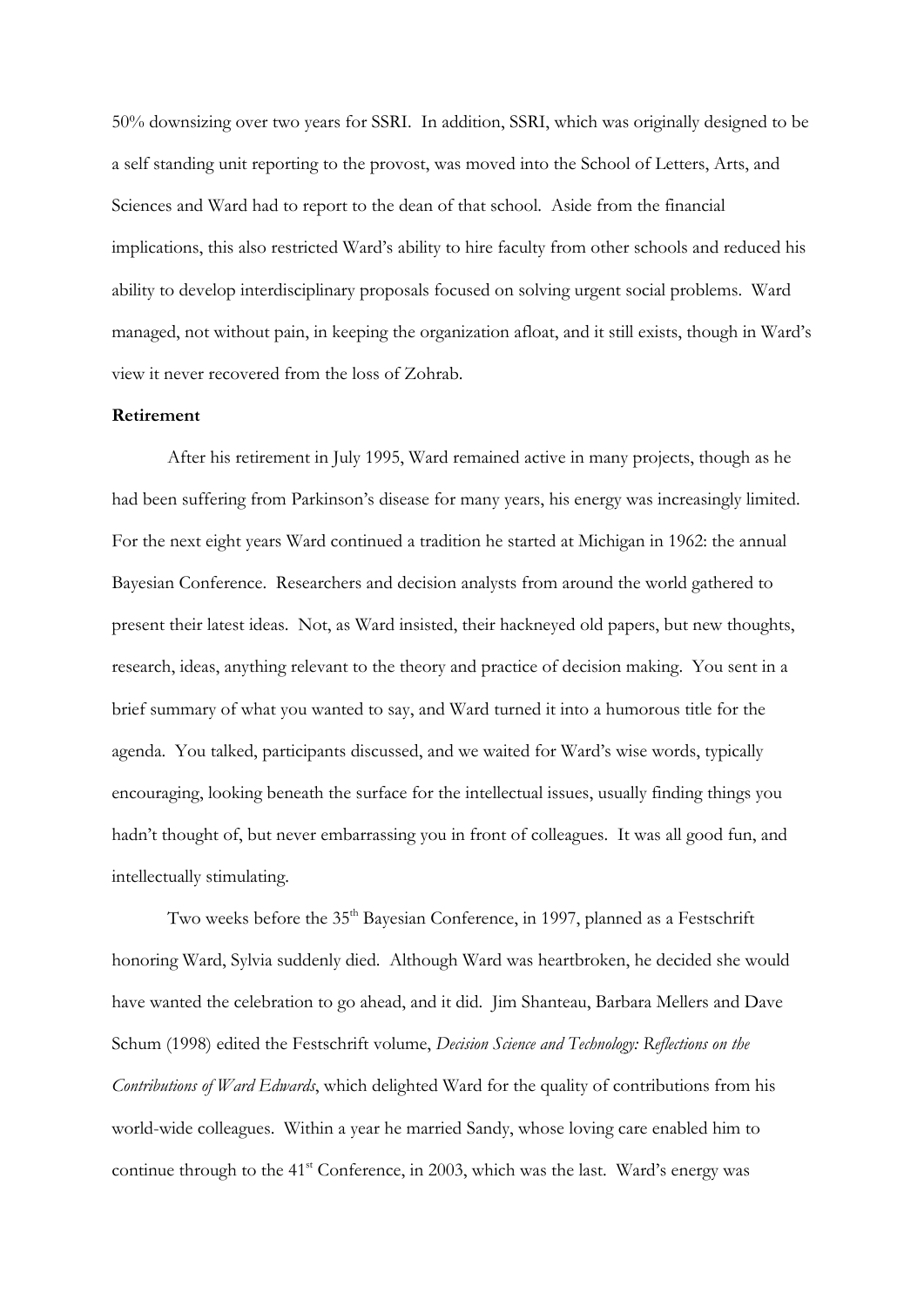draining from him, soon confining him to a wheelchair, but his mind was still active, supported by weekly meetings at his house with Detlof and Ralph Miles. The three of them worked on this book, tentatively called *Advances in Decision Analysis*, which they hoped to publish in 2006 by Cambrige University Press. Active to the end, Ward died on February 1st, 2005. We can think of no better tribute to Ward than to finally see "Advances" in print.

## **References**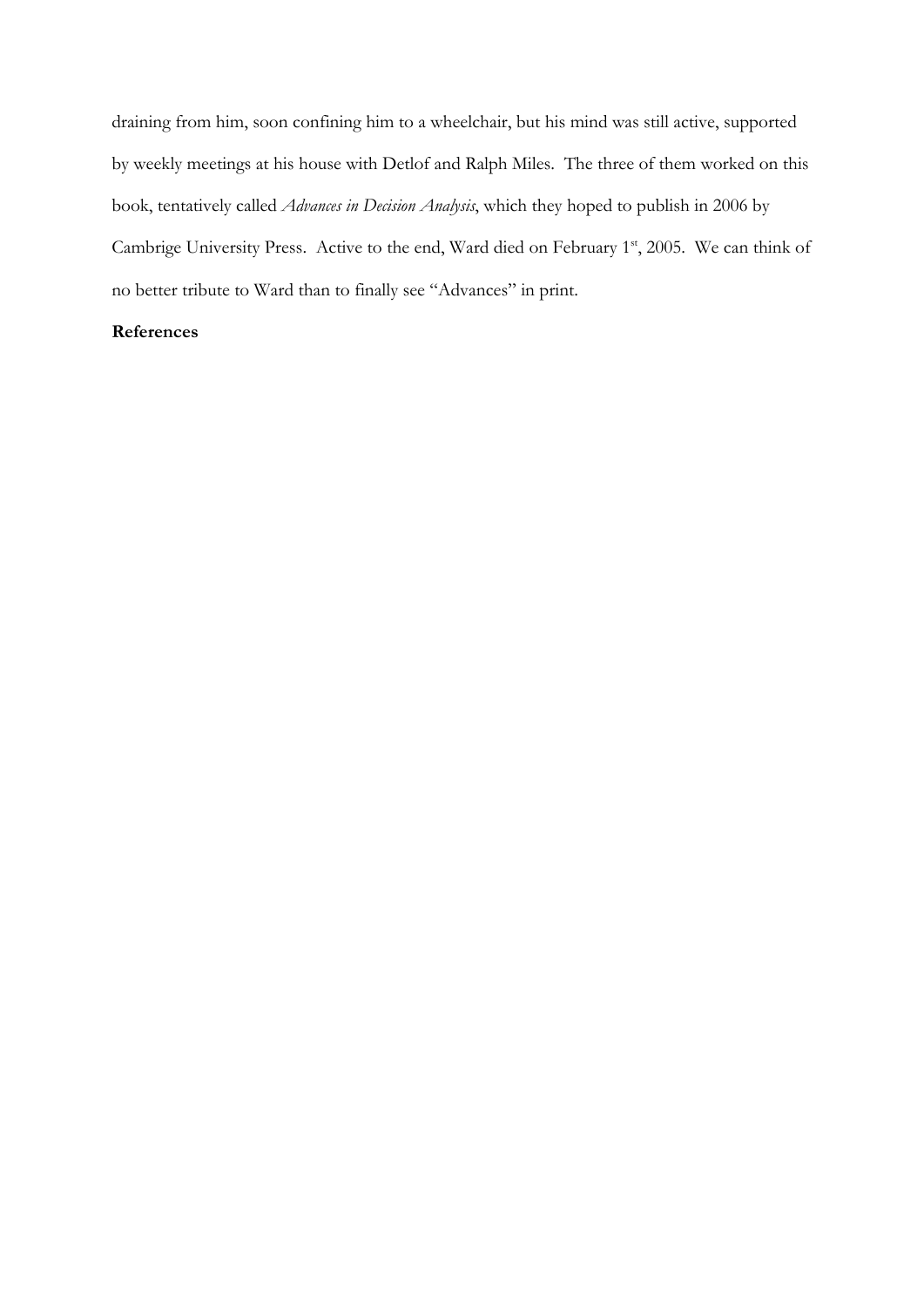Abramson, B., Brown, J., Edwards, W., Murphy, A. H., & Winkler, R. L.(1996). HAILFINDER: A Bayesian system for predicting extreme weather. *International Journal of Forecasting, 7*, 57-78.

Edwards, W. (1954). The theory of decision making. *Psychological Bulletin, 41*, 380-417.

- Edwards, W. (1961). Behavioral decision theory. *Annual Review of Psychology, 12*, 473- 498.
- Edwards, W., Lindman, H., and Savage, J. (1963). Bayesian statistical inference for psychological research. *Psychological Review, 70*, 193-242.
- Edwards, W. (1971). Social utilities. *Engineering Economist, Summer Symposium Series, 6*, 119-129.
- Edwards, W. (1977). How to use multiattribute utility measurement for social decision making. *IEEE Transactions on Systems, Man and Cybernetics, SMC- 7*, 326-340.
- Edwards, W, Phillips, L.D., Hays, W.L., & Goodman, B.C. (1968). Probabilistic information processing systems: Design and evaluation. *IEEE Transactions on Systems Science and Cybernetics, SSC-4*, 248-265.
- Edwards, W. (1980). Reflections on and criticism of a highly political multiattribute utility analysis. In L. Cobb and M. Thrall (Eds.). *Mathematical frontiers of behavioral and social sciences.* Boulder, CO: Westview Prases, 157-186.
- Edwards, W. and von Winterfeldt, D. (1987). Public values in risk debates. *Risk Analysis, 7*, 141-158.
- Kahneman, D., Slovic, P., & Tversky, A. (1982*). Judgment under uncertainty: Heuristics and biases*. New York: Cambridge University Press.
- Keeney, R.L. (1968).Quasi-Separable Utility Functions, *Naval Research Logistics Quarterly*, 551-565.